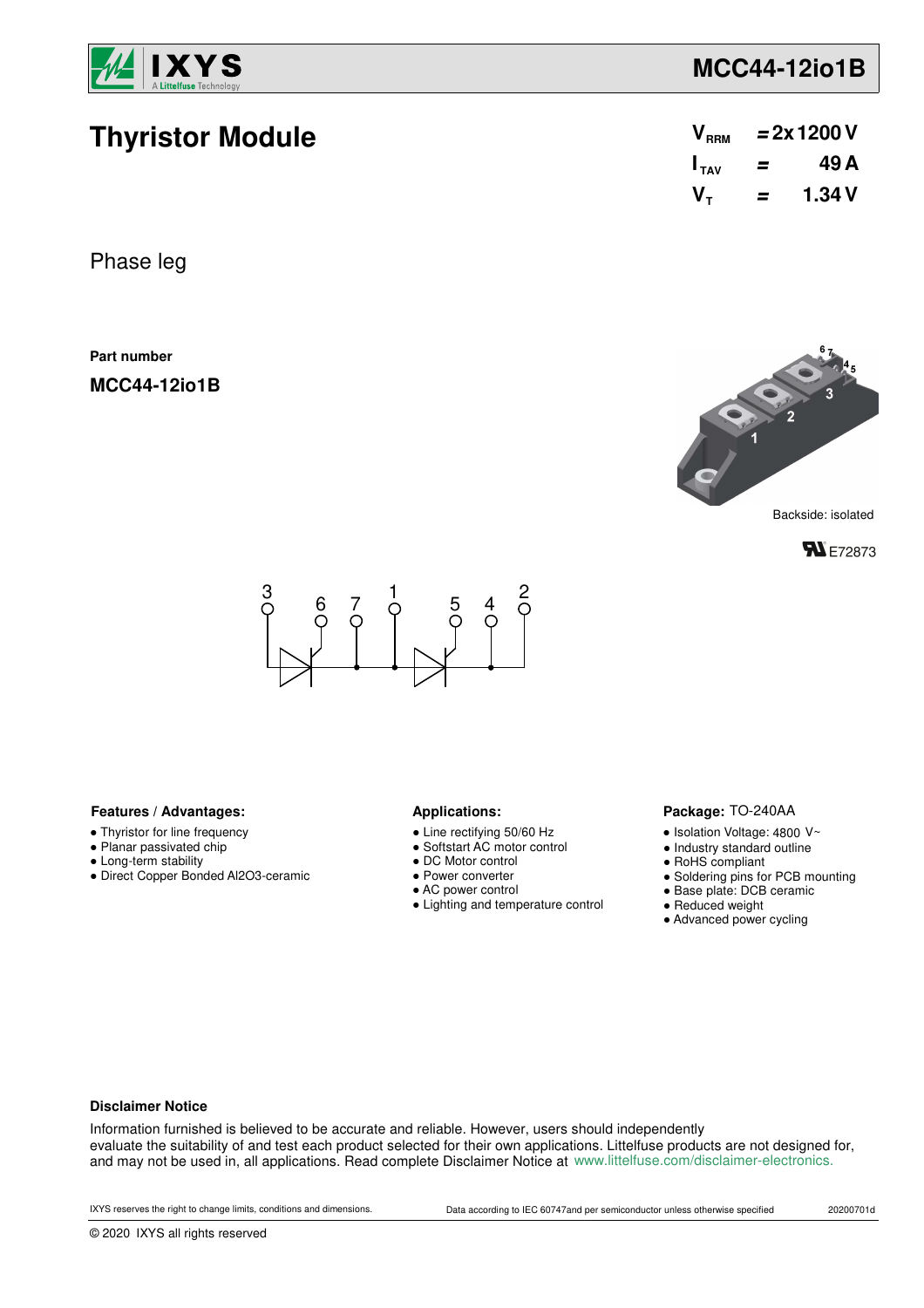

# **MCC44-12io1B**

| <b>Thyristor</b>                      |                                                                                |                                                                                   |                                | Ratings      |      |                         |
|---------------------------------------|--------------------------------------------------------------------------------|-----------------------------------------------------------------------------------|--------------------------------|--------------|------|-------------------------|
| Symbol                                | <b>Definition</b>                                                              | <b>Conditions</b>                                                                 |                                | typ.<br>min. | max. | <b>Unit</b>             |
| $\bm{V}_{\text{RSM/DSM}}$             | $T_{VJ} = 25^{\circ}C$<br>max. non-repetitive reverse/forward blocking voltage |                                                                                   |                                |              | 1300 | $\vee$                  |
| $V_{\scriptscriptstyle{\sf RRM/DRM}}$ | max. repetitive reverse/forward blocking voltage                               |                                                                                   | $T_{VJ} = 25^{\circ}C$         |              | 1200 | $\vee$                  |
| $I_{R/D}$                             | reverse current, drain current                                                 | $V_{R/D} = 1200 V$                                                                | $T_{V,I} = 25^{\circ}C$        |              | 100  | μA                      |
|                                       |                                                                                | $V_{R/D} = 1200 V$                                                                | $T_{\nu J} = 125$ °C           |              | 5    | mA                      |
| $V_T$                                 | forward voltage drop                                                           | $I_T = 100 A$                                                                     | $T_{V,1} = 25^{\circ}C$        |              | 1.34 | $\vee$                  |
|                                       |                                                                                | $I_T = 200 A$                                                                     |                                |              | 1.75 | V                       |
|                                       |                                                                                | $I_T = 100 A$                                                                     | $T_{VJ} = 125$ °C              |              | 1.34 | $\overline{\mathsf{v}}$ |
|                                       |                                                                                | $I_T = 200 A$                                                                     |                                |              | 1.80 | $\sf V$                 |
| I <sub>TAV</sub>                      | average forward current                                                        | $T_c = 85^{\circ}$ C                                                              | $T_{V1} = 125^{\circ}C$        |              | 49   | $\mathsf{A}$            |
| $I_{T(RMS)}$                          | RMS forward current                                                            | 180° sine                                                                         |                                |              | 77   | A                       |
| $V_{\tau_0}$                          | threshold voltage                                                              | for power loss calculation only                                                   | $T_{V,1} = 125^{\circ}C$       |              | 0.85 | $\vee$                  |
| $r_{\tau}$                            | slope resistance                                                               |                                                                                   |                                |              | 5.3  | mΩ                      |
| $R_{thJC}$                            | thermal resistance junction to case                                            |                                                                                   |                                |              | 0.53 | K/W                     |
| $R_{thCH}$                            | thermal resistance case to heatsink                                            |                                                                                   |                                | 0.2          |      | K/W                     |
| $P_{\text{tot}}$                      | total power dissipation                                                        |                                                                                   | $T_c = 25^{\circ}C$            |              | 180  | W                       |
| $I_{\text{TSM}}$                      | max. forward surge current                                                     | $t = 10$ ms; (50 Hz), sine                                                        | $T_{VJ} = 45^{\circ}C$         |              | 1.15 | kA                      |
|                                       |                                                                                | $t = 8,3$ ms; (60 Hz), sine                                                       | $V_R = 0 V$                    |              | 1.24 | kA                      |
|                                       |                                                                                | $t = 10$ ms; (50 Hz), sine                                                        | $T_{VJ} = 125^{\circ}C$        |              | 980  | $\overline{A}$          |
|                                       |                                                                                | $t = 8,3$ ms; (60 Hz), sine                                                       | $V_{\rm R} = 0 V$              |              | 1.06 | kA                      |
| 12t                                   | value for fusing                                                               | $t = 10$ ms; (50 Hz), sine                                                        | $T_{VJ} = 45^{\circ}C$         |              | 6.62 | kA <sup>2</sup> S       |
|                                       |                                                                                | $t = 8,3$ ms; (60 Hz), sine                                                       | $V_{\rm R} = 0 V$              |              | 6.40 | kA <sup>2</sup> S       |
|                                       |                                                                                | $t = 10$ ms; (50 Hz), sine                                                        | $T_{VJ} = 125$ °C              |              | 4.80 | kA <sup>2</sup> s       |
|                                       |                                                                                | $t = 8.3$ ms; (60 Hz), sine                                                       | $V_{\rm R} = 0 V$              |              | 4.63 | kA <sup>2</sup> S       |
| $\mathbf{C}_\mathrm{J}$               | junction capacitance                                                           | $V_B = 400V$ f = 1 MHz                                                            | $T_{VJ} = 25^{\circ}C$         |              | 54   | pF                      |
| $P_{GM}$                              | max. gate power dissipation                                                    | $t_{p} = 30 \,\mu s$                                                              | $T_c = 125^{\circ}C$           |              | 10   | W                       |
|                                       |                                                                                | $t_{\rm p} = 300 \,\mu s$                                                         |                                |              | 5    | W                       |
| $P_{\text{GAV}}$                      | average gate power dissipation                                                 |                                                                                   |                                |              | 0.5  | W                       |
| $(di/dt)_{cr}$                        | critical rate of rise of current                                               | $T_{VJ}$ = 125 °C; f = 50 Hz                                                      | repetitive, $I_T = 150$ A      |              | 150  | $A/\mu s$               |
|                                       |                                                                                | $t_P$ = 200 $\mu$ s; di <sub>G</sub> /dt = 0.45 A/ $\mu$ s; -                     |                                |              |      |                         |
|                                       |                                                                                | $I_G = 0.45$ A; $V = \frac{2}{3} V_{DRM}$                                         | non-repet., $I_T = 49$ A       |              |      | 500 A/µs                |
| $(dv/dt)_{cr}$                        | critical rate of rise of voltage                                               | $V = \frac{2}{3} V_{DBM}$                                                         | $T_{VJ} = 125^{\circ}C$        |              | 1000 | $V/\mu s$               |
|                                       |                                                                                | $R_{gK} = \infty$ ; method 1 (linear voltage rise)                                |                                |              |      |                         |
| $V_{GT}$                              | gate trigger voltage                                                           | $V_{D} = 6 V$                                                                     | $T_{VJ} = 25^{\circ}C$         |              | 1.5  | $\vee$                  |
|                                       |                                                                                |                                                                                   | $T_{VJ} = -40\degree C$        |              | 1.6  | $\vee$                  |
| $I_{GT}$                              | gate trigger current                                                           | $V_{D} = 6 V$                                                                     | $T_{VJ} = 25^{\circ}C$         |              | 100  | mA                      |
|                                       |                                                                                |                                                                                   | $T_{\text{VJ}} = -40^{\circ}C$ |              | 200  | mA                      |
| $V_{GD}$                              | gate non-trigger voltage                                                       | $V_{D} = \frac{2}{3} V_{DBM}$                                                     | $T_{VJ} = 125$ °C              |              | 0.2  | $\vee$                  |
| $I_{GD}$                              | gate non-trigger current                                                       |                                                                                   |                                |              | 10   | mA                      |
| $I_L$                                 | latching current                                                               | $t_{p} = 10 \mu s$                                                                | $T_{VJ} = 25^{\circ}C$         |              | 450  | mA                      |
|                                       |                                                                                | $I_G = 0.45 A$ ; di <sub>G</sub> /dt = 0.45 A/µs                                  |                                |              |      |                         |
| $I_{\rm H}$                           | holding current                                                                | $V_{D} = 6 V R_{GK} = \infty$                                                     | $T_{VJ} = 25^{\circ}C$         |              | 200  | mA                      |
| $t_{gd}$                              | gate controlled delay time                                                     | $V_{D} = \frac{1}{2} V_{DRM}$                                                     | $T_{VJ} = 25 °C$               |              | 2    | μs                      |
|                                       |                                                                                | $I_G = 0.45 A$ ; di <sub>G</sub> /dt = 0.45 A/µs                                  |                                |              |      |                         |
| $t_{q}$                               | turn-off time                                                                  | $V_R = 100 V$ ; $I_T = 120A$ ; $V = \frac{2}{3} V_{DRM}$ T <sub>VJ</sub> = 100 °C |                                | 150          |      | μs                      |
|                                       |                                                                                | di/dt = 10 A/µs dv/dt = 20 V/µs $t_p = 200 \mu s$                                 |                                |              |      |                         |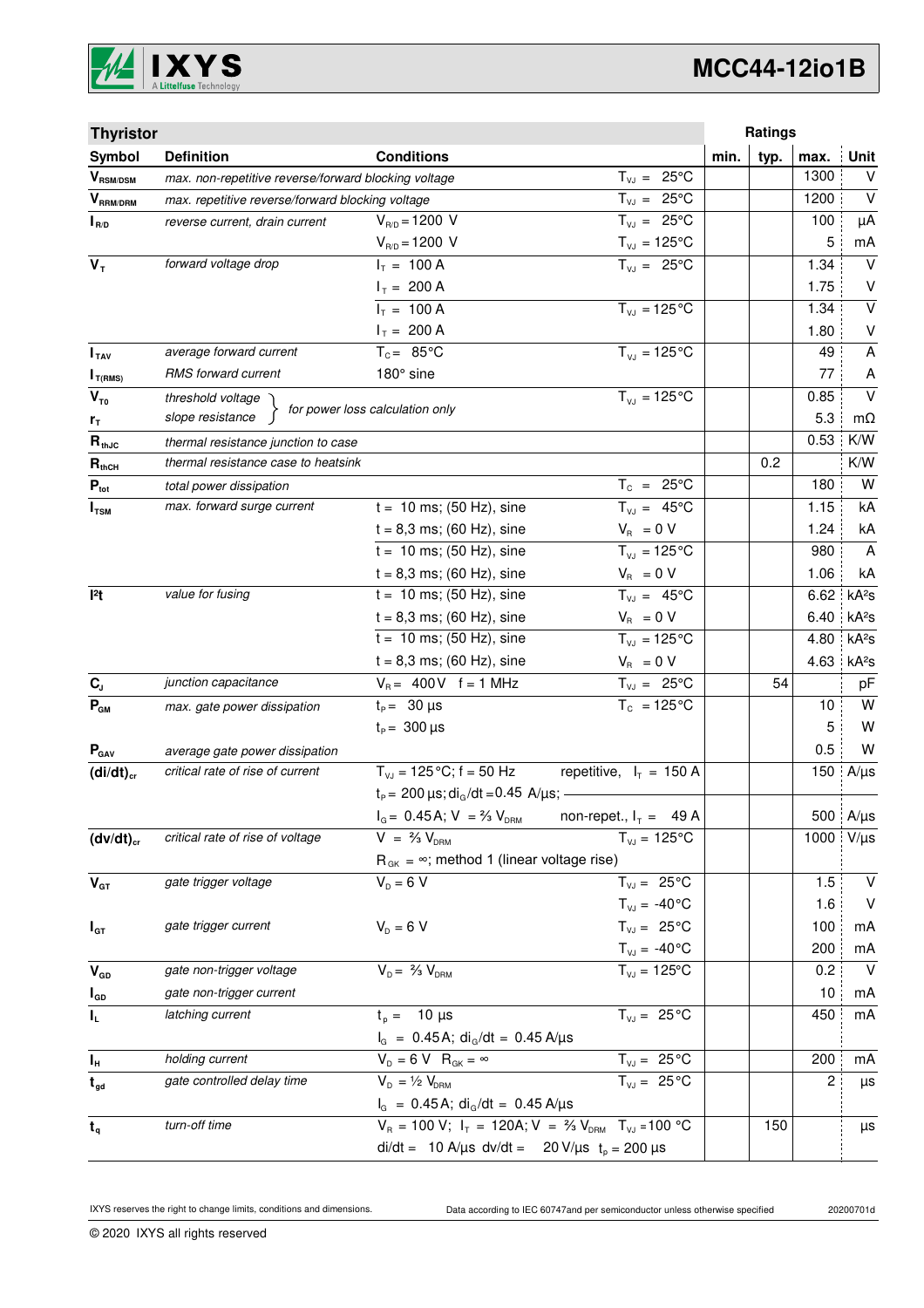

| Package                 | <b>TO-240AA</b>              |                                                              |                            |      |      | Ratings |                |             |
|-------------------------|------------------------------|--------------------------------------------------------------|----------------------------|------|------|---------|----------------|-------------|
| Symbol                  | <b>Definition</b>            | <b>Conditions</b>                                            |                            |      | min. | typ.    | max.           | Unit        |
| I <sub>RMS</sub>        | <b>RMS</b> current           | per terminal                                                 |                            |      |      |         | 200            | A           |
| $T_{\nu J}$             | virtual junction temperature |                                                              |                            |      | -40  |         | 125            | °C          |
| $T_{op}$                | operation temperature        |                                                              |                            |      | -40  |         | 100            | $^{\circ}C$ |
| $\mathsf{T}_{\sf{stg}}$ | storage temperature          |                                                              |                            |      | -40  |         | 125            | °C          |
| Weight                  |                              |                                                              |                            |      |      | 81      |                | g           |
| $M_{\rm p}$             | mounting torque              |                                                              |                            |      | 2.5  |         | 4              | Nm          |
| $M_{+}$                 | terminal torque              |                                                              |                            |      | 2.5  |         | $\overline{4}$ | Nm          |
| $d_{\mathsf{Spp/App}}$  |                              | creepage distance on surface   striking distance through air | terminal to terminal       | 13.0 | 9.7  |         |                | mm          |
| $d_{\text{sph/Apb}}$    |                              |                                                              | terminal to backside       | 16.0 | 16.0 |         |                | mm          |
| v<br><b>ISOL</b>        | <i>isolation</i> voltage     | $= 1$ second                                                 |                            |      | 4800 |         |                | V           |
|                         |                              | $= 1$ minute                                                 | 50/60 Hz, RMS; IsoL ≤ 1 mA |      | 4000 |         |                | v           |



Date Code

| Orderina | )rderina<br>Number  | Marking<br>on Product | Deliverv Mode | $\cdot$ .<br>Quantitv | Code No. |
|----------|---------------------|-----------------------|---------------|-----------------------|----------|
| Standard | MCC44-<br>l 2io 1 E | MCC44-12io1B          | ∽<br>Вох      | 36                    | 452904   |

| <b>Similar Part</b> | Package     | Voltage class |
|---------------------|-------------|---------------|
| MCMA50P1200TA       | TO-240AA-1B | 1200          |
| MCMA65P1200TA       | TO-240AA-1B | 1200          |

|                     | <b>Equivalent Circuits for Simulation</b> |                  | * on die level | $T_{\rm{VJ}} = 125^{\circ}C$ |
|---------------------|-------------------------------------------|------------------|----------------|------------------------------|
|                     | $R_0$ –                                   | <b>Thyristor</b> |                |                              |
| $V_{0 \text{ max}}$ | threshold voltage                         | 0.85             |                |                              |
| $R_{0 \text{ max}}$ | slope resistance *                        |                  |                | mΩ                           |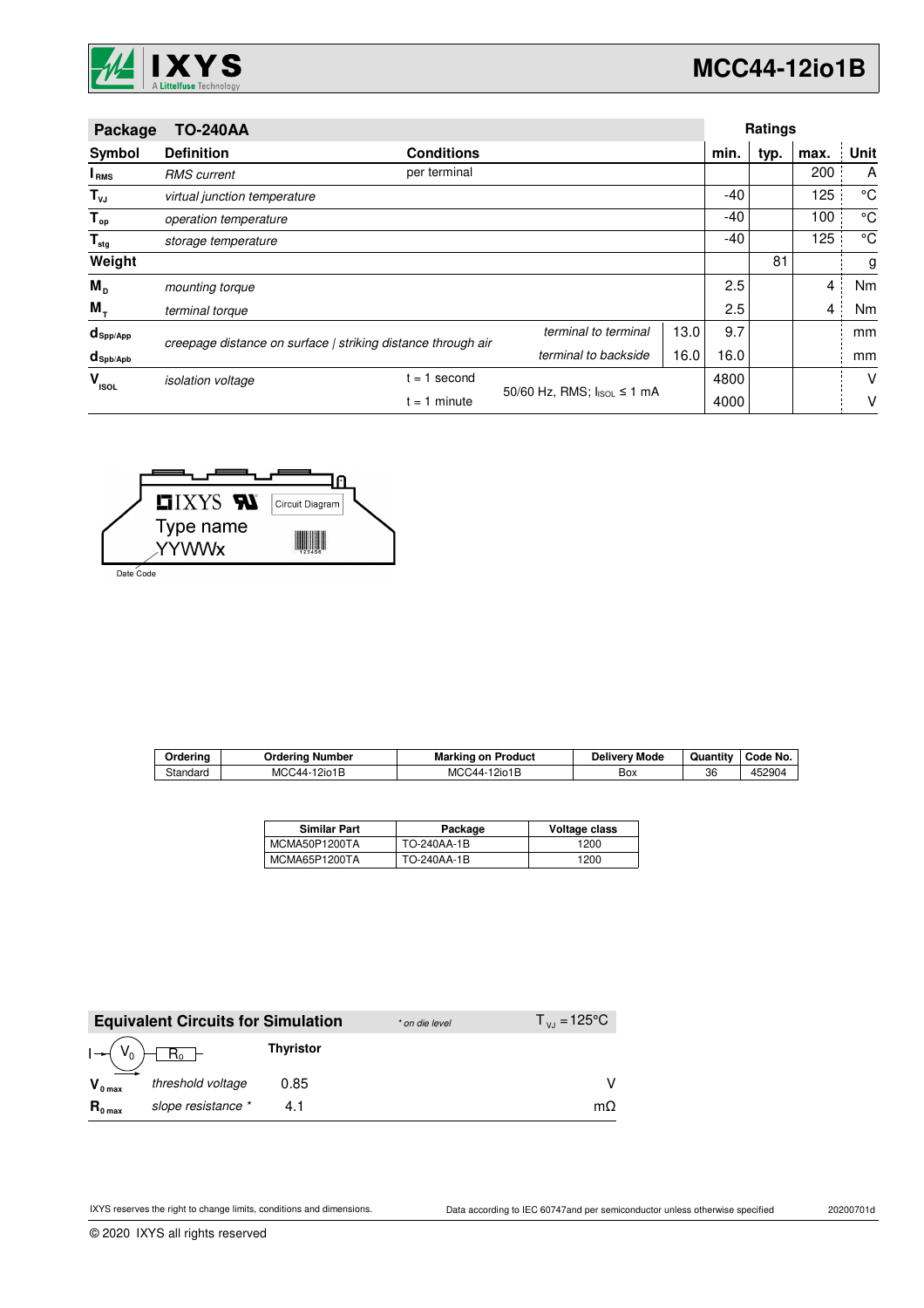

 **Outlines TO-240AA**



Optional accessories for modules

Keyed gate/cathode twin plugs with wire length = 350 mm, gate = white, cathode = red Type ZY 200L (L = Left for pin pair 4/5)<br>Type ZY 200R (R = Right for pin pair 6/7) UL 758, style 3751

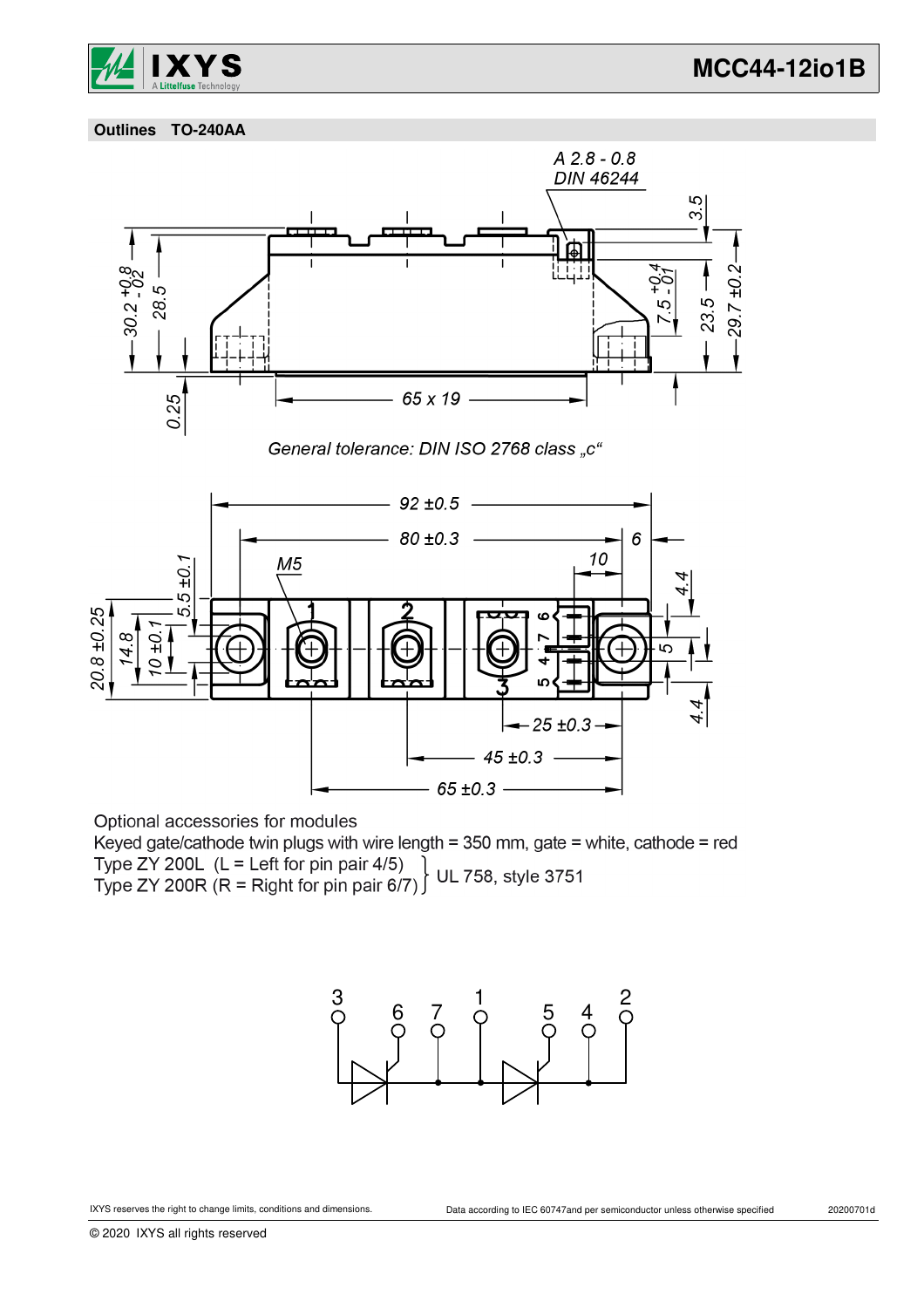

## **Thyristor**







 $-0.5W$ 

**5 6**

Fig. 6 Three phase rectifier bridge: Power dissipation versus direct output current and ambient temperature